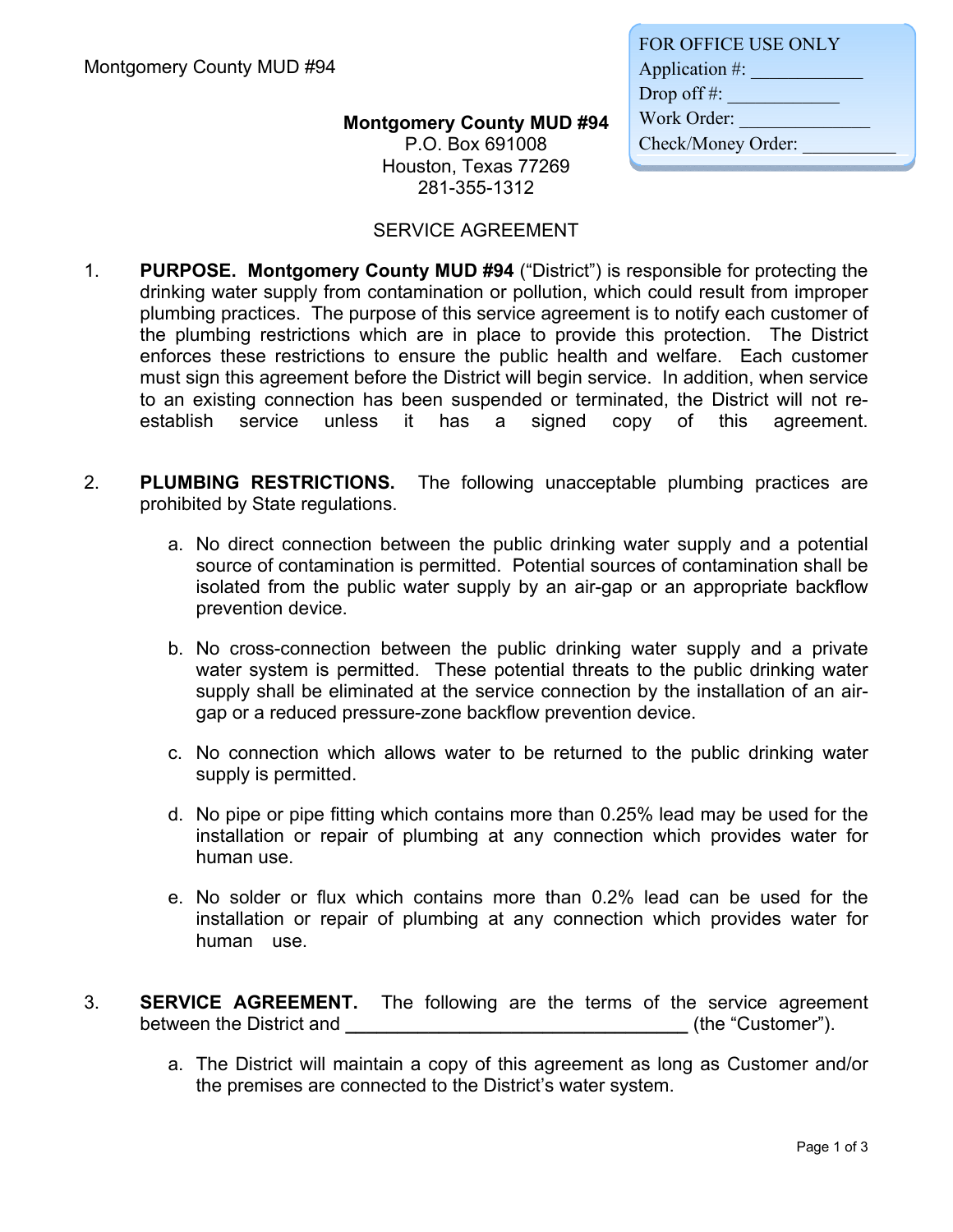- b. Customer shall allow his/her property to be inspected for possible crossconnections and other unacceptable plumbing practices. These inspections shall be conducted by the District or its designated agent prior to initiating new water service; when there is reason to believe that cross-connections or other unacceptable plumbing practices exist; or any major changes to the private plumbing facilities. These inspections shall be conducted during the District's normal business hours.
- c. The District shall notify Customer in writing of any cross-connection or other unacceptable plumbing practice which has been identified during the initial inspection or the periodic re-inspection.
- d. Customer shall immediately correct any unacceptable plumbing practice on his/her premises.
- e. Customer shall, at his/her expense, properly install, test and maintain any backflow prevention device required by the District. Copies of all testing and maintenance records shall be provided to the District.
- 4. **In order to maintain the integrity of the water system,** the following guidelines have been adopted by Montgomery County MUD 94:
	- a. Before starting any major plumbing addition or revision, including but not limited to bath additions, kitchen remodeling, addition of spa or whirlpool, swimming pool, hot tub or any other water structure, notify H2O Innovation as the operator for the District for inspection.
	- b. Dispose of non-domestic waste properly. Non-domestic waste should not be put into any drains or toilets.
	- c. Do not tamper at all with the meter or meter connection. It may lead to fines and penalties. If you observe a leak at the meter connection, or any type of problem with your water, please notify H2O Innovation immediately.
	- d. Keep the meter clear from debris and obstructions. It must remain accessible at all times.
	- e. Do not put any liquids or solids into the storm sewer, including but not limited to drainage from hot tubs or swimming pools, grass or yard clippings, trash, construction materials, oil or grease. The storm sewers are designed only for storm waters.

Customer(s) initials